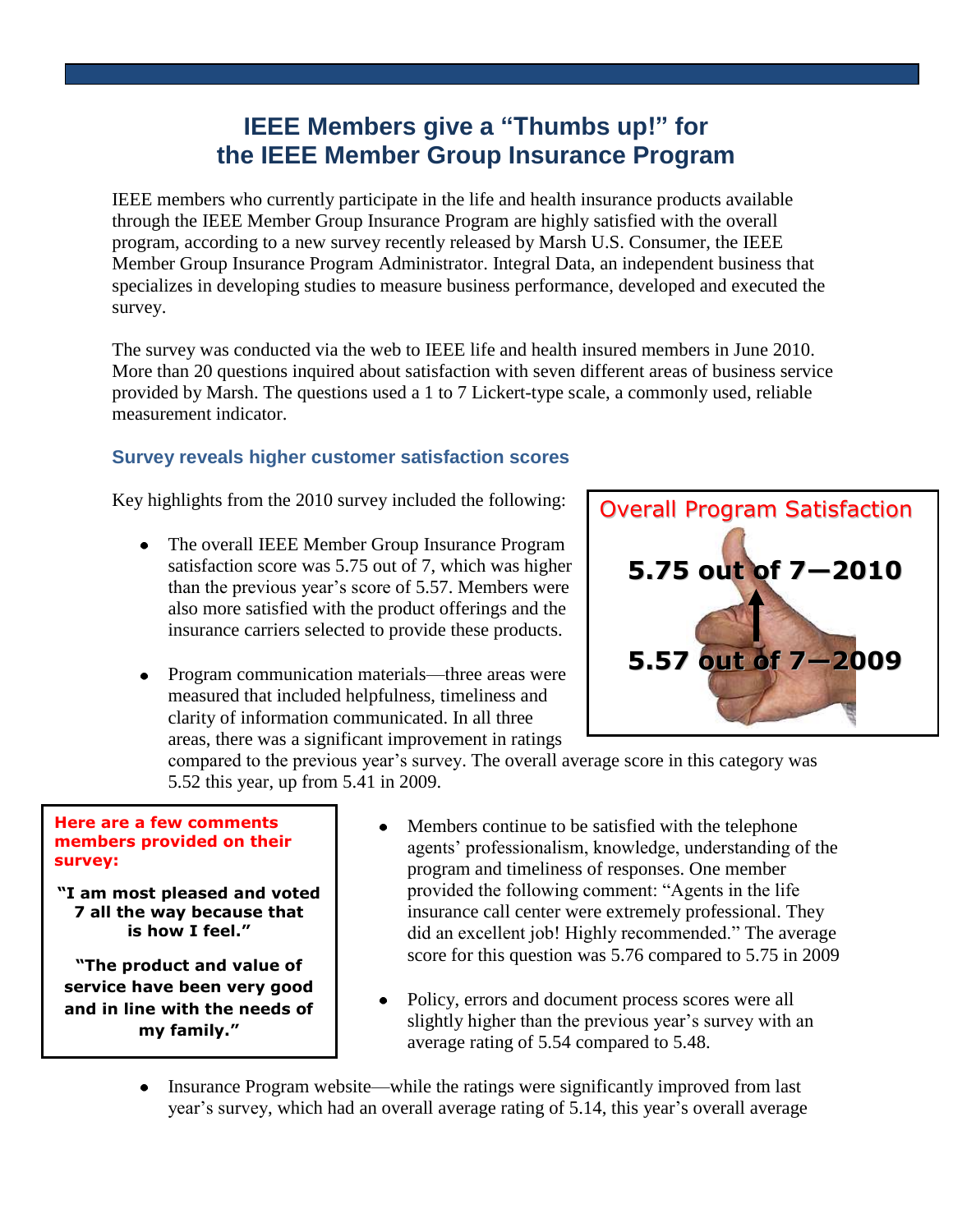was 5.32. This score was the lowest business collected from the survey. Several member comments remarked that they were unaware of the website or the "MyAccount" feature that provides current insureds with access to their account information where they can make changes, review coverage, check plan rates and other services.

One satisfied member used the IEEE insurance website, www.ieeeinsurance.com, and commented, "I appreciate the ability to pay my insurance premiums online through the MyAccount website."

**In recommending the program, members shared these comments:**

**"The IEEE Group coverage was the most convenient way to get insurance coverage…"**

**"In comparing life insurance programs, IEEE Member Group Insurance Program is always an excellent value."**

Value and ease of doing business. When  $\bullet$ respondents were asked if they were likely to recommend the Program, their combined rating was 5.91—which was the highest rated score on the entire survey. This is up from the 2009 survey which had combined rating of 5.83.

## **Program improvements already in the works**

Overall, the survey results showed significant improvements over last year's survey. Perhaps this is attributed to some of the product enhancements or service features that Marsh implemented to support members' needs. Here are some examples of enhancements that were available in 2010:

**Reconstructed the program website:** All members are encouraged to take a look at the newly designed website at [www.ieeeinsurance.com.](http://www.ieeeinsurance.com/) The overall layout is more functional and product content is more informative. There are also handy tools such as a life insurance rate calculator and comparison tool, as well as informative articles and other resources that are available. [View the new website now.](http://www.ieeeinsurance.com/)

In addition, current member participants can sign up for the "MyAccount" feature that is now prominent on every page on the site. Simply click on "MyAccount" in the upper right corner of www.ieeeinsurance.com.

**New products introduced**



o *Group Term Life with Living Benefits Insurance Plan*—This plan offers basic term life insurance protection in addition to two unique living benefits—a critical illness and permanent critical condition benefit. Both of these living benefits pay